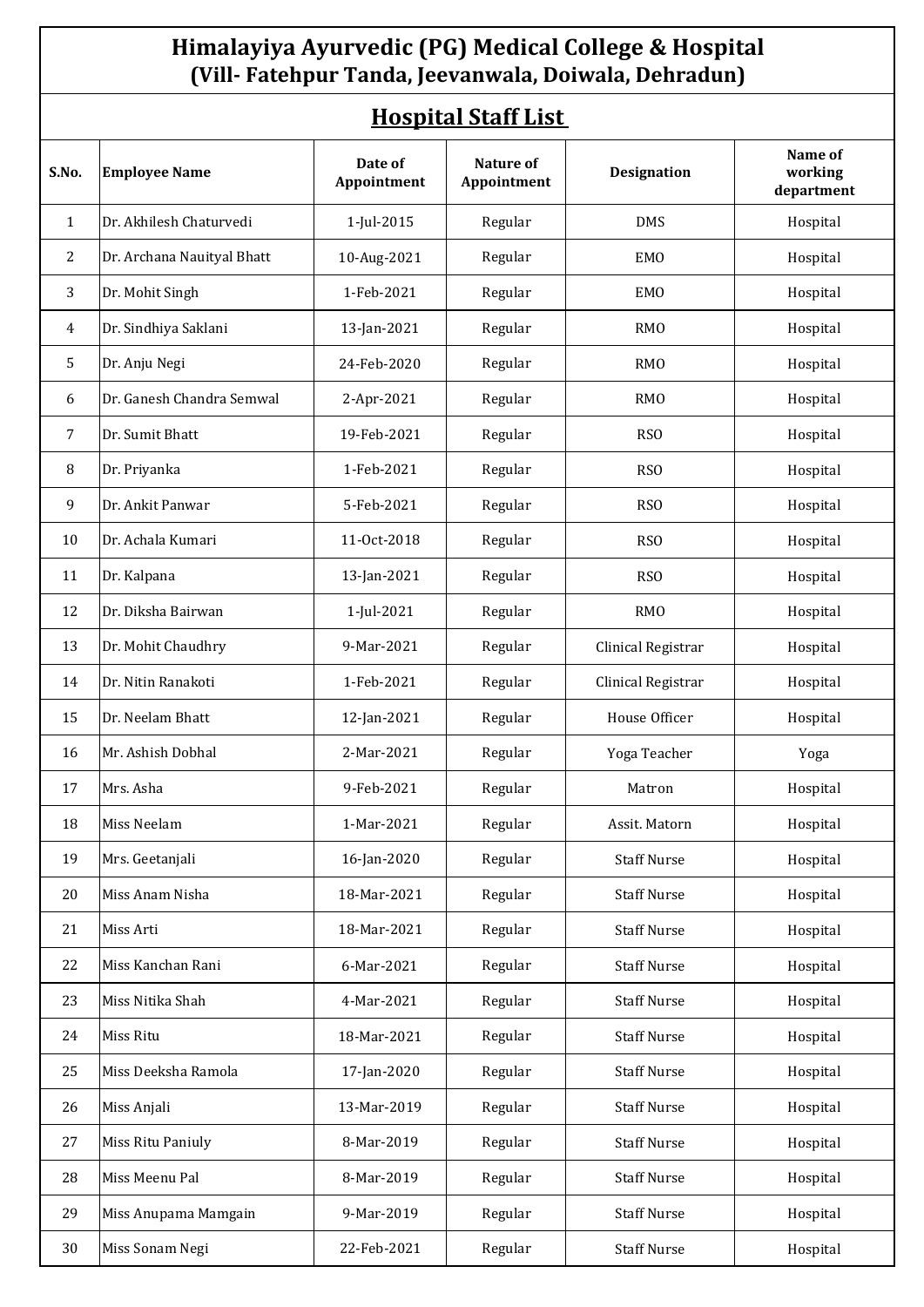## **Himalayiya Ayurvedic (PG) Medical College & Hospital (Vill- Fatehpur Tanda, Jeevanwala, Doiwala, Dehradun)**

# **Hospital Staff List**

| S.No. | <b>Employee Name</b>     | Date of<br>Appointment | Nature of<br>Appointment | <b>Designation</b>                  | Name of<br>working<br>department |
|-------|--------------------------|------------------------|--------------------------|-------------------------------------|----------------------------------|
| 31    | Miss Anjlai Upadhyay     | 28-May-21              | Regular                  | <b>Staff Nurse</b>                  | Hospital                         |
| 32    | Mrs. Surendra Kaur       | 16-Aug-2010            | Regular                  | Ward Aayah                          | Hospital                         |
| 33    | Mrs. Anulekha Saklani    | 22-Feb-2021            | Regular                  | Ward Aayah                          | Hospital                         |
| 34    | Mr. Devi Prasad          | 20-Jan-2007            | Regular                  | Ward Boy                            | Hospital                         |
| 35    | Mr. Janardhan Bhatt      | 9-Feb-2021             | Regular                  | Ward Boy                            | Hospital                         |
| 36    | Mr. Sandeep Singh        | $11$ -Jan- $21$        | Regular                  | Ward Boy                            | Hospital                         |
| 37    | Mr. Rajendra Singh Rawat | 8-Jul-2019             | Regular                  | Ward Boy                            | Hospital                         |
| 38    | Mr. Vivek                | 1-May-2021             | Regular                  | Ward Boy                            | Hospital                         |
| 39    | Mr. Akash Chauhan        | 25-May-2017            | Regular                  | Pharmacist                          | Hospital                         |
| 40    | Mr. Naveen Singh         | 2-Sep-2016             | Regular                  | Pharmacist                          | Hospital                         |
| 41    | Mr. Dinesh Kumar         | 5-Jul-2017             | Regular                  | Pharmacist                          | Hospital                         |
| 42    | Mr. Pushpendra Kothari   | 10-Nov-2017            | Regular                  | Pharmacist                          | Hospital                         |
| 43    | Mr. Hari Kirshan Nawani  | 7-Nov-2017             | Regular                  | Supervisor/Store<br>Incharge        | Hospital                         |
| 44    | Mr. Rakesh Saini         | 31-Dec-2005            | Regular                  | Dresser                             | Hospital                         |
| 45    | Mr. Amit Singh           | 1-May-2021             | Regular                  | Dresser                             | Hospital                         |
| 46    | Mr. Puran Chandra        | 4-Nov-2016             | Regular                  | Office Staff (Computer<br>Operator) | Hospital                         |
| 47    | Miss Madhu Maurya        | 11-Feb-2019            | Regular                  | Office Staff (Computer<br>Operator) | Hospital                         |
| 48    | Mr. Kuldeep Singh        | 1-Apr-2021             | Regular                  | Dark Room Att.                      | Hospital                         |
| 49    | Mr. Ashish Dhiman        | 21-Nov-2014            | Regular                  | Radiographer Tech.                  | Hospital                         |
| 50    | Mrs. Anita               | 28-May-2021            | Regular                  | Panchkarma Nurse                    | Hospital                         |
| 51    | Miss Pragati Panwar      | 28-Aug-2021            | Regular                  | Panchkarma Asst.                    | Panchakarma                      |
| 52    | Miss Poonam              | 2-Nov-2020             | Regular                  | Panchkarma Asst.                    | Panchakarma                      |
| 53    | Mr. Girish Pathak        | 5-Apr-2017             | Regular                  | Panchkarma Asst.                    | Panchakarma                      |
| 54    | Mr. Kamal Prakash        | 8-Jun-2015             | Regular                  | Panchkarma Asst.                    | Panchakarma                      |
| 55    | Mr. Guru Prasad          | 16-Jan-2006            | Regular                  | OT Att.                             | Shalaya OT                       |
| 56    | Mr. Jitendra Kumar       | 25-May-2009            | Regular                  | OT Att.                             | Shalaya OT                       |
| 57    | Mrs. Kiran Rawat         | 13-Sep-2021            | Regular                  | Nurse OT                            | Labour Room                      |
| 58    | Mrs. Neha Pal            | 28-May-2021            | Regular                  | Midwife                             | Labour Room                      |